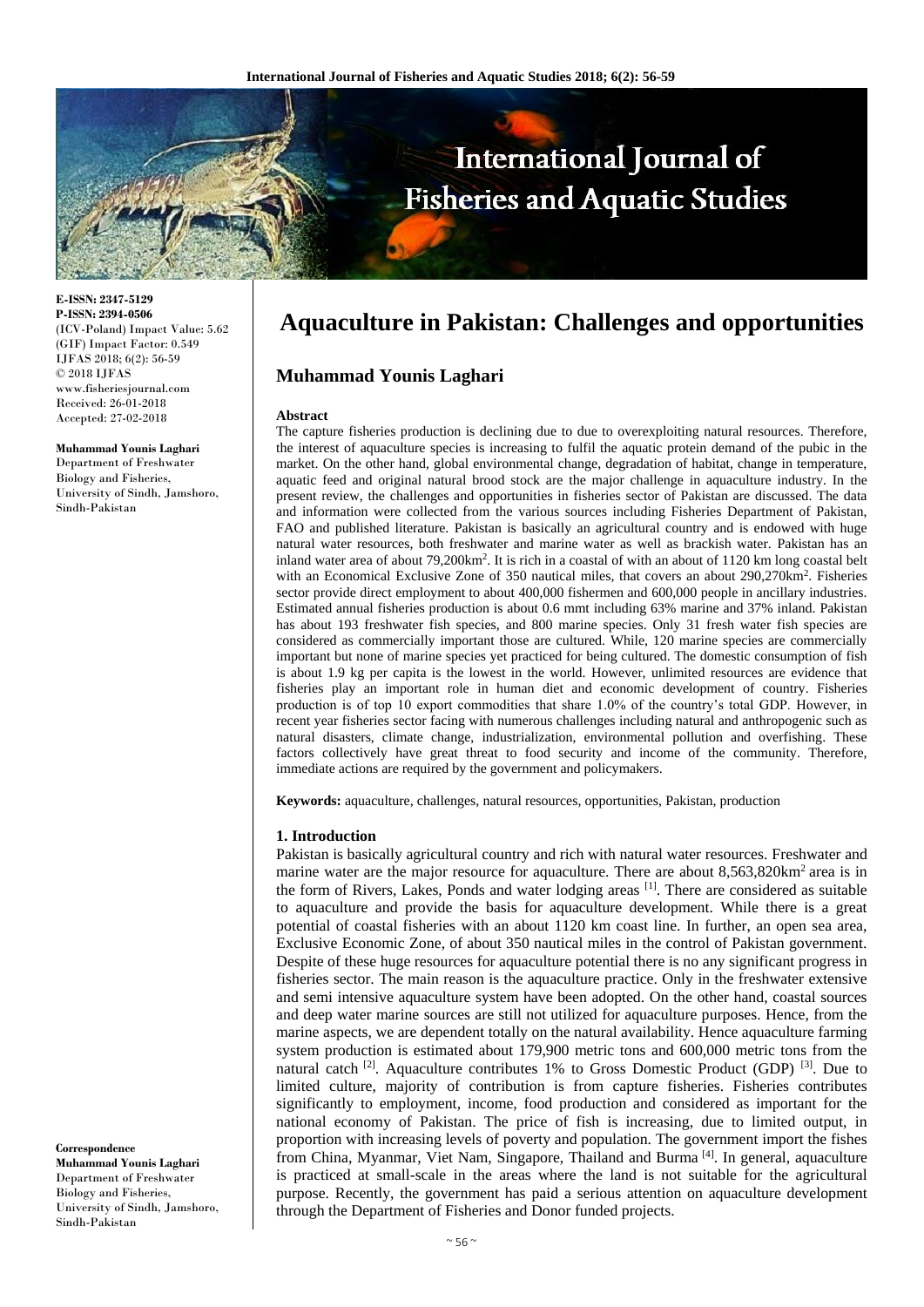This initiative was taken to improve nutrition and food security for the poor. At the same time, Fisheries Development Board is also established to promote aquaculture and fisheries in Pakistan. The major purpose of the present review is to identify the problems and associated opportunities with aquaculture development in Pakistan. Hence, proposed recommendations for relevant remedial measures and interventions will promote the aquaculture sector.

#### **2. Aquatic sources**

#### **(a) Marine resources**

In 1976, 200 nautical miles was declared as Exclusive Economic Zone (EEZ), providing the country with a fishing area of approximately 196,600km<sup>2 [5]</sup>. In further, EEZ extended 150 nautical miles more in 2015. The entire coastline, bordering the Arabian Sea, is about 1,120 km, that spread from the coasts of Sindh, and Makran in Balochistan. The Makran coast is steep, rough and very narrow, about 12- 32 km wide. On the other hand, the Sindh coast has extended about 40-120 km shelf area that is mostly flat and forms good trawlable ground. There are a few islands along the coast of Pakistan. Because, the coast protrudes into the sea in the form of capes and peninsulas. Hence, only a few sites, cut off into several small and large bays. The River Indus constitutes a large estuarine delta that provides best breeding grounds, shelter and good nurseries for shrimps, fishes and many other other marine life.

#### **(b) Inland sources**

Pakistan has a wide range of irrigation network including lakes, rivers and canal system. Approximately 109,780 hectares have been covered by the natural lakes  $[5]$ . Saif-ul-Mulook in the North West Frontier (NWFP) and Satpara in the Gilgit-Baltistan and Hanna in Balochistan province are high-altitude lakes suitable for cold water fisheries. While Sindh province has several warm water lakes, Manchar and Kalri are big and popular lakes. Thatta, Larkana and Sanghar districts of Sindh has many small lakes. The Indus River and its tributaries are the major sources of freshwater fisheries of the country. Generally, the Indus River flows from the Northern Areas through the NWFP and the Punjab passing through Sindh and finally draining into the Arabian Sea. Indus River representing one of the world's largest canal systems that has a number of dams and reservoirs, supplying water to an extensive irrigation network in the Punjab and Sindh province. This running and stagnant water over about an area of 4.57 million hectares. While, waterlogging covers an area of about 2.225 million hectares<sup>[6]</sup>. On the other hand, Mangla, Tarbela, Chashma, Hab, Khanpur and Warsak are the big reservoirs of Pakistan and play an important role in freshwater fisheries, those cover about  $80,613$  hectares <sup>[6]</sup>. Along with these, more than hundred small dams said as barani dams (rain-fed), mostly in Potwar Plateau, has a great aquaculture potential. All of these resources are not being properly utilized to raise fish.

As in the Pakistan aquaculture is fairly new activity and private sector has constructed dug-out fish farms. It is estimated about 3300 fish farms with an area of approximately  $0.06$  m.hectares  $^{[7]}$ . Unfortunately, aquaculture is characterized by low production per unit area due to low input.

# **3. Production system**

Semi-intensive type of aquaculture system is commonly

practiced in Pakistan. The fish farming based on mostly *Labeo rohita*, *Cirrhinus mrigala*, *Catla catla*, *Cyprinus carpio*, *Hypophthalmichthys molitrix*, *Ctenopharyngodon idellus*, and *Hypophthalmichthys nobilis* species. Due to consumer preferences, some of these species such as *Catla catla*, *Labeo rohita* and *Cirrhinus mrigala* enjoy premium prices in the market. While, the farming of Catfishes, Snakeheads and tilapia are still in progress stage. In recent year 2014, Fisheries Development Board has good initiative to introduce tilapia and trained the farms for developing tilapia culture and improve its quality. On the other hand, cold water fisheries also in progress after a long period. In the cold water fish species comprising rainbow trout (*Salmo trutta* and *Oncorhynchus mykiss*). Now, breeding and culture of trout is gaining popularity in Gilgit-Baldistan. But still, the production is not on a large scale to supply throughout the country or even insufficient to export. Most interesting that tor tor, snow trout, *Tenualosa ilisha*, *Lates calcalifer*, *Mystus seenghala* and *Rita rita*, possesses special significance for aquaculture, can be cultured in Pakistan. Aquaculture has not attained a significant level of diversity ranging from from multi-species to mono species culture and extensive to intensive practices. Currently the government is encouraging semi-intensive and intensive aquaculture practices as well as communal water bodies culture practices, for strengthening food security. Fish stocking in reservoirs, lakes, earthen ponds, tanks, and a little cemented or fiber glass tanks are practiced for aquaculture production. While, a little effort has been made to introduce the cage culture in Pakistan. While, cage culture, pen culture, recirculatory aquaculture, intensive culture and integrated aquaculture systems are needed to be introduced to local fish farmers. Hence, to increase the aquaculture production per unit area and improve the socioeconomic condition of fish farmers, such type of aquaculture should be developed on priority.

#### **4. Aquaculture development**

The progress in inland fishery and aquaculture was began in 1970s in Pakistan  $[5]$ . As earlier mentioned that most of development seen in today is achieved recently. During the last decade, inland fisheries have received substantial government assistance. On the other hand, the Asian Development Bank (ADB) also had started project in late 1979 for 5-year duration, with and investment of about 22.1 million dollars for aquaculture development. The priority area of the projects was upgradation of existing facilities, technical knowledge, improvement of fish hatcheries, nurseries, provision of consultancy, foreign training, procurement of nursery equipment, establishment of a pilot project, commercial trout farming, fellowships for foreign training, lake fishery development and cage culture pilot project. Hence, the base line was provided those aquaculture industries required. In result, the fish seed capabilities had been increased to encourage the fish farmers. Still adaptation and introduction of modern aquaculture technology is far away to reach on fisheries development. A limnological and fisheries study was commissioned by FAO, under 18-month pilot programme, and several approaches were made to improve fish stocks in the reservoirs.

#### **5. Aquaculture production**

In 1986 a National Commission on Agriculture (NCA) was constituted by the government of Pakistan. Hence, NCA proposed a broad strategy for the years 1988-2000. The major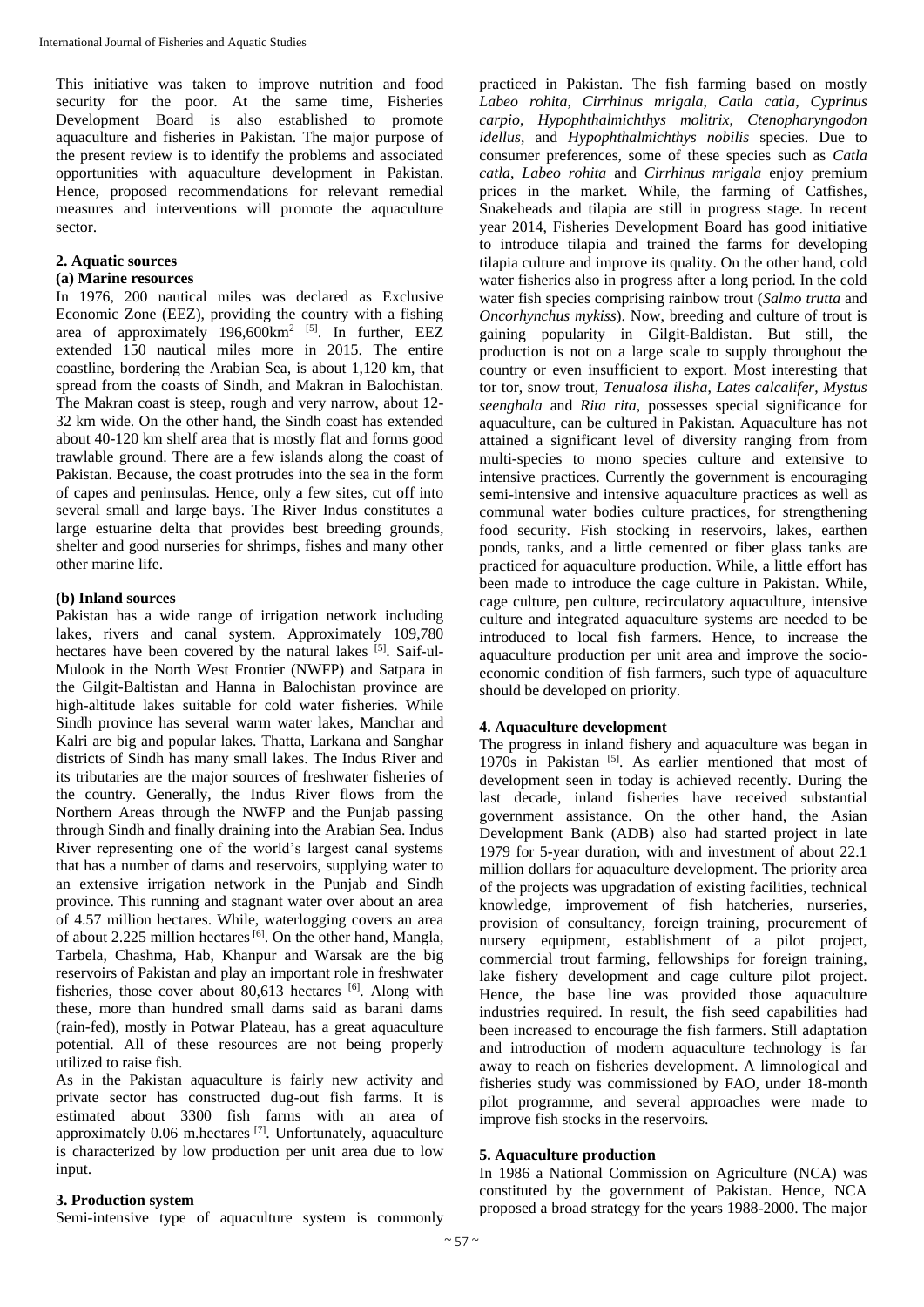objective of commission was to maintain self-sufficiency to improve the productivity of livestock, forestry, fishery and crops. Hence, followed by the commission fishing techniques, in landing, in boat and storage facilities were improved. While, the fish production was increased up to 419,000 tons in 1986-87 as compared to 343,000 tons in 1982-83 [5]. The increased production was mostly contributed by the capture fisheries. An appropriate management of Rivers and reservoirs, strong conservation programme, effective exploitation of the EEZ and an increase in the aquaculture area will enable to maximize the fish production.

There are about 13,000 fish farmers with 60,230 ha, fish ponds and lakes covering 127,109 hectares. Those are producing about 179.9 mt per ha per year. Mostly these farmers belong to Punjab and Sindh province [1]. While, 50,000 fish farmers are engaged in marine and coastal fisheries for their livelihood [8] .

## **6. Role of fish in diet**

Fish is considered as secondary animal protein source in Pakistan. In general, fishes are major aquatic protein, with 7% of total protein supplies, providing 80% of the animal protein intake. The fish consumption pattern is different among families and area. Most of families avoid fish dishes in their house when little babies are in family, due to small spine hectic. In the Pakistan, per capita annual fish consumption is about 1.9 kg  $[8]$ , which is smallest as compared to developed countries i.e. 20kg<sup>[9]</sup>.

#### **7. Major challenges for fisheries sector in Pakistan**

Aquaculture sector is developing in the Pakistan, but the development does not appropriate with the potential.

Numerous factors restrain the aquaculture development such as:

- **Lack** of coordination among institutions including Government, Non-governmental organizations, Research, institutes and Universities.
- Shortage of national and International research projects as well as experts, especially in the areas of production system, Fish nutrition, fish diseases and fish genetics.
- Lack of technical services to fish farmers such as training packages and materials including with inadequate capacity.
- Limited budget for basic research and development projects.
- Insufficient scientific awareness to design aquaculture research and development projects.
- Improper fishery policy and guidelines for the developing aquaculture.
- Expensive commercially produced seed and lack of quality fish seed.
- Less interest of private sector.
- Highest per unit cost due to improper management of production units.
- Poor assess to market and extension services.
- Little priority given to aquaculture development in national development programs;

# **8. Aquaculture development opportunities**

Pakistan has a great potential of aquaculture for economic development that offers numerous opportunities including livelihood to local communities, contribution in food production, training and management staff, conservators, researchers, ecologist and business and other jobs through

offering different types of aquaculture system such as integrated aquaculture, cage culture, bait culture, ornamental fish culture, export and import of fisheries product, integrated aquaculture, intensive aquaculture and culture-based fisheries.

# **9. Significance of Aquaculture Development**

In order to meet challenges, associated with national nutrition and food security, the trend to aquaculture is growing very fast. In this regard, following area need utmost attention for promotion of aquaculture.

# **1. Aquaculture production**

There is a bottomless market demand for fish, especially major carps, in Pakistan. Mostly, fish is imported from Burma, Iran and China. Such circumstances forces to articulate appropriate aquaculture technology which will enhance fish production and productivity. Hence, cage culture should be promoted for commercial and out-grower scheme.

## **2. Institutional cooperation**

There are appropriate fisheries institutions, from provincial to federal level, but due to lack of coordination the aquaculture policies are not implemented properly. Therefore, it is essential to collaborate and support government as well as private sector to ensure the aquaculture development.

## **3. Evaluation and Monitoring**

Most of the statistical data reported by the institutes are often contradictory. Therefore, comprehensive information gathering tool should be developed to generate the baseline data on aquaculture. Hence, functional monitoring and evaluation domain must be developed.

#### **4. Proper policy and legal framework**

Sound policies are considered to be the base line for development of any sector. Government should make a proper policy to attract the business man for profitable aquaculture. Although government already have aquaculture strategic plan that need to be implemented for best aquaculture management practices by extending collaboration with the stakeholders.

#### **10. Conclusion**

Pakistan is enriched with numerous aquaculture potential. Declining capture fisheries emphasizes to take serious efforts to revitalize the aquaculture sector. The present article highlights an overview of the fisheries sector in Pakistan as well as its challenges and opportunities. Keeping in view the sustainability and farmers need we have to change the routine direction of aquaculture towards the comprehensive research in development approaches. The performance of fisheries sector is crucial from the perspective of nutrition security and national macroeconomic. In further, to articulate relevant aquaculture technologies meeting the nutritional, economical and food security needs, researchers and extension agents will be required. Therefore a more efficient and sustainable management of the aquatic resources is proposed that will contribute greatly to health and economy of the country. The quality feed and seed are the major critical input in aquaculture. Therefore, it is urgent need for aquaculture development to formulate the cost-effective fish feed and quality fish seed targeting especially the resource poor fish farmers. Along with these efforts, the community-based aquaculture projects must be encouraged and supported in a sustainable manner. In addition the Inland Fisheries and